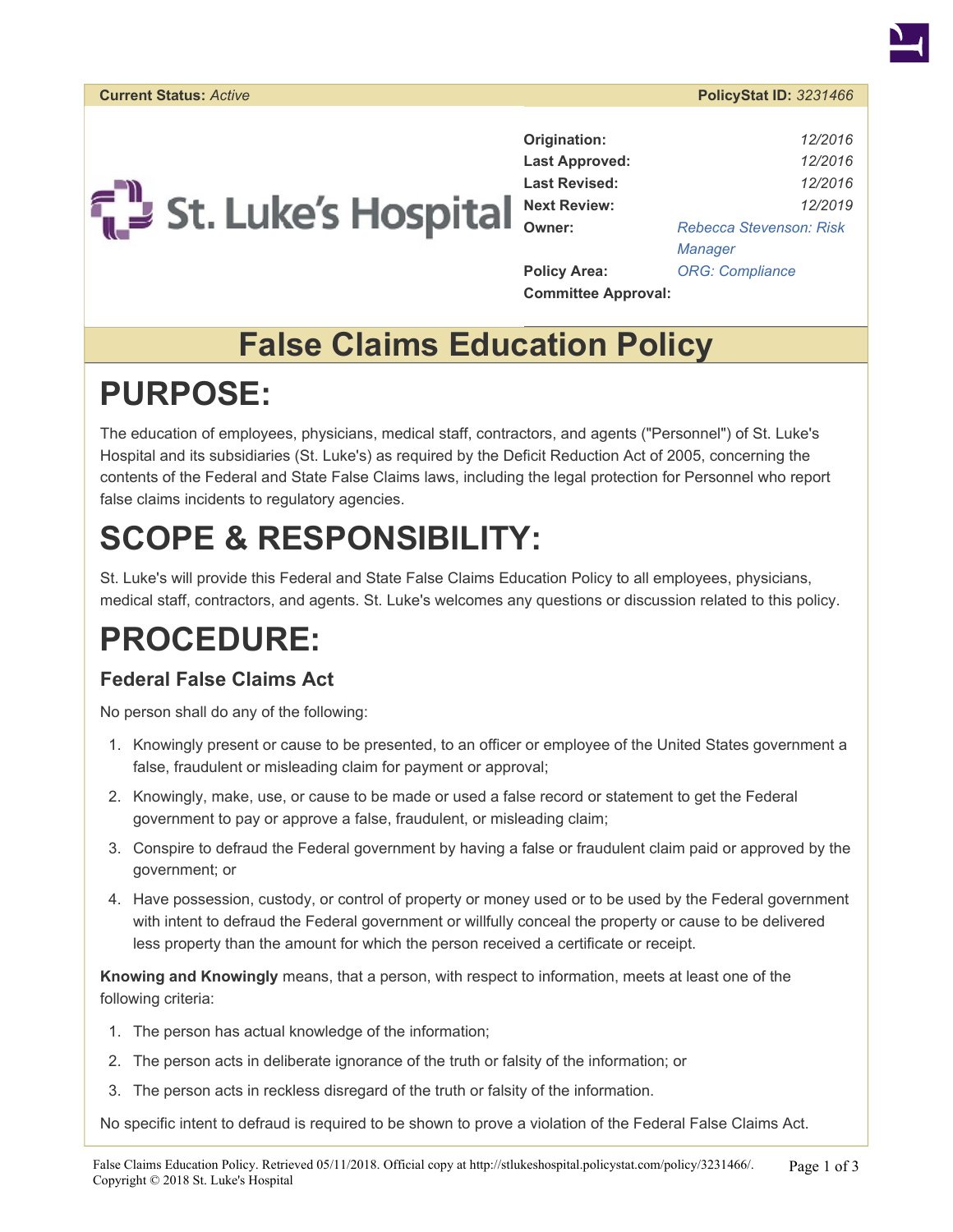**Claim** includes, any request or demand, whether under a contract or otherwise, for money or property that is made to a contractor, grantee, or other recipient if the Federal government provides any portion of the money or property that is requested or demanded or if the Federal government will reimburse the contractor, grantee, or other recipient for any portion of the money or property that is requested or demanded.

**Person** can mean an individual, corporation, partnership, association, or other legal entity.

#### **Ohio False Claims Laws**

Ohio has laws pertaining to false claims filed under the Medicaid program. Under Ohio law, a provider under contract with Medicaid shall not utilize deception to attempt to obtain payments to which the provider is not entitled or willfully receive payments to which the provider is not entitled, nor shall a provider falsify any report or document required by state or Federal law, rule, or provider agreement relating to Medicaid payments. Engaging in such deception could subject the provider to civil penalties.

Additionally, no provider or person shall knowingly make or cause to be made any false or misleading statement or representation for use in obtaining Medicaid reimbursement whether through receipt of reimbursement to which the provider or person is not entitled pursuant to a provider agreement; receiving remuneration beyond that authorized by state law; or altering, falsifying, destroying, concealing, or removing claims records.

Further, in applying for Medicaid benefits, no person shall knowingly make or cause to be made misleading statements; conceal property interests, or fail to disclose property transfers occurring within certain time frames. Engaging in these prohibited behaviors could subject a person or provider to criminal penalties.

**Deception** means acting with actual knowledge of the representation or information involved, acting in deliberate ignorance of the truth or falsity of the representation or information involved, or acting in reckless disregard of the truth or falsity of the representation or information involved, deceiving another or causing another to be deceived in any false or misleading representation, by withholding information, by preventing another from acquiring information, or by any other conduct, act, or omission that creates, confirms, or perpetuates a false impression in another, including a false impression as to law, value, state of mind, or other objective or subjective fact. No proof of specific intent to defraud is required to show that a provider has engaged in deception.

#### **Federal Administrative, Civil, and Criminal Penalties**

Federal administrative remedies under the Program Fraud and Civil Remedies Act consist of Civil Monetary Penalties up to \$5,000 per false claim or statement and payment of up to twice the amount claimed due to fraud.

Violations of the Federal False Claims Act could result in civil penalties of not less than \$5,500 and not more than \$11,000 for each false claim, plus three times the amount of damages sustained by the Federal government because of the actions of the person making the false claim. A person found liable for any false claim may also be liable for costs of the civil action brought to recover any penalty and/or damages.

The Federal government may also seek criminal penalties against persons involved in making false claims as prohibited by the Federal False Claims Act.

#### **Ohio Civil and Criminal Penalties**

Ohio civil penalties for providers consist of payment of the following: interest on the amount of the excess payments, three times the amount of any excess payments, \$5,000 - \$10,000 for each deceptive act, and all reasonable expenses incurred by the state. Additionally, termination of the provider's provider agreement and/